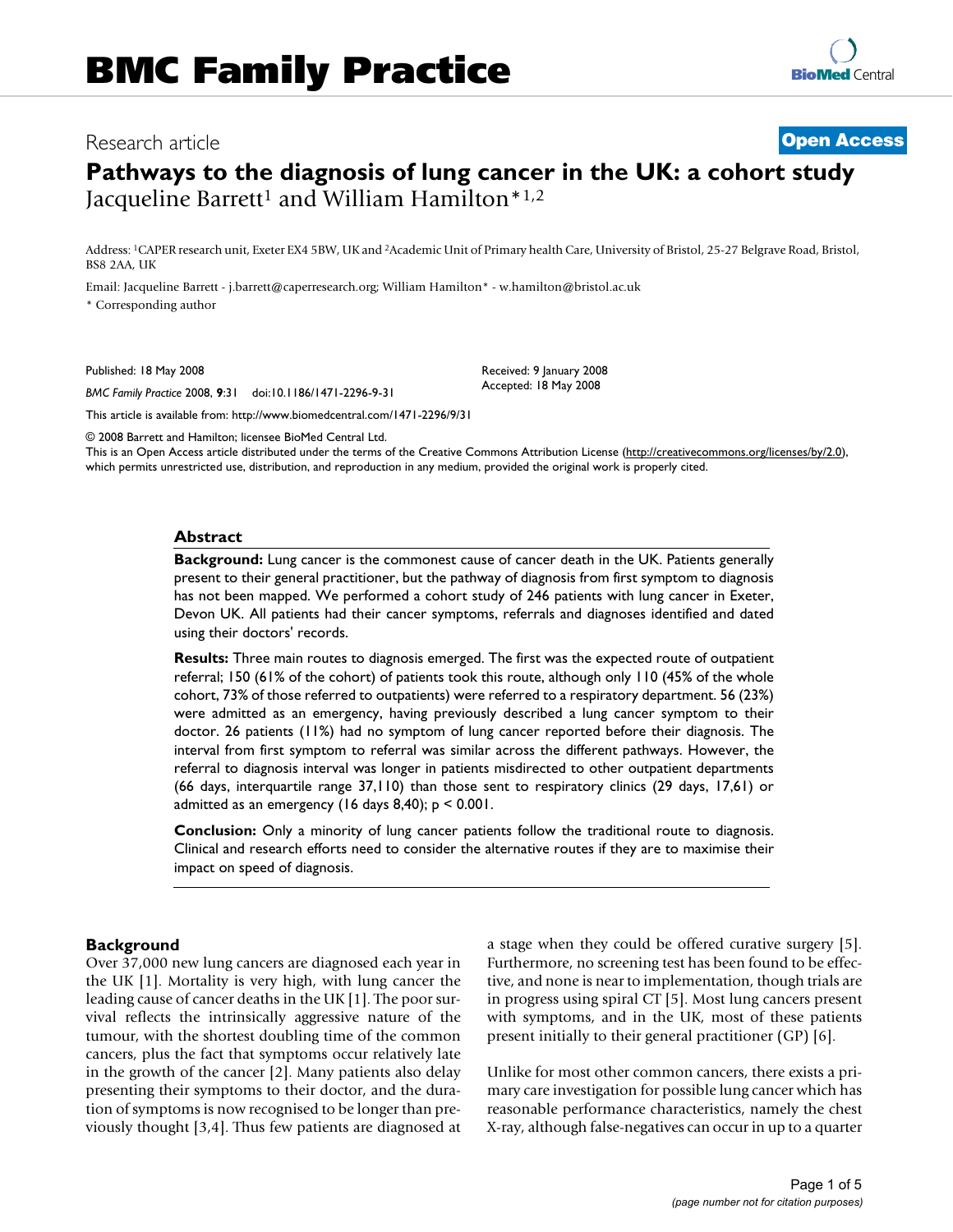of primary care patients [7]. Theoretically, the availability of chest X-rays should increase the proportion of patients diagnosed by the conventional route of GP outpatient referral to a respiratory physician, who then makes a tissue diagnosis. This is utilised in the recommendations of the National Institute of Clinical Effectiveness (NICE), which suggest an X-ray for several clinical scenarios, such as haemoptysis or hoarseness [8]. However, it is possible that these guidelines only help to identify more clinically obvious lung cancers. The level of compliance with guidance is unknown, and no reduction in lung cancer mortality has been seen following its introduction [9]. Given the absence of a screening test, and the uncomfortable fact that current guidance seems largely to identify those with late staging, research efforts are being targeted at the early symptoms of cancer [10]. Precise targeting of such efforts requires an understanding of the pathways patients take from first symptom to diagnosis. Such pathways have not been mapped out, so we sought to address this evidence gap.

# **Methods**

This study was nested within a retrospective case-control study aimed at identifying and quantifying clinical features of lung cancer [2]. All 247 primary lung cancer cases aged  $\geq$  40 years, living in Exeter Primary Care Trust, Devon, UK between 1998–2002, were identified from the cancer registry at the Royal Devon & Exeter Hospital and from computerised searches at all 21 general practices in Exeter. Anonymised copies of the GP's records, referral letters, specialist consultations and chest X-ray results were taken. Nine features of lung cancer were identified from the GP notes in the year before diagnosis: cough, haemoptysis, dyspnoea, fatigue, loss of weight, loss of appetite, clubbing, chest or rib pain and hoarseness. The pathway from the first consultation in primary care with a feature of cancer to diagnosis was mapped out. The date of diagnosis was taken as the date that histological proof was obtained, or in the few that were diagnosed without histology, the date that a respiratory physician gave the diagnosis [2]. As the intervals between first symptom and diagnosis were not normally distributed, medians and inter-quartile ranges were used for analysis, with median tests for significance testing.

# **Results**

A total of 247 patients were identified from the cancer registry and practice searches. One set of notes was unobtainable, so 246 were studied [2]. Of these, 171 (70%) were male, with a mean age of 72 years and 75 (31%) female, with a mean age of 68 years. The several possible pathways towards diagnosis are shown in Figure 1.

26 (11% of the total) of the patients had no feature of lung cancer recorded in their notes in the year before diagnosis: although some of them were referred to a specialist, lung cancer was not considered to be a likely explanation for their ill-health. Of the remaining 220 patients, 150 (61% of the total) were referred to an outpatient clinic, 110 (45% of the whole cohort, 73% of those referred to outpatients) of these to a respiratory physician. Four patients were referred by a hospital consultant to respiratory clinic (internal referrals). 56 patients (23% of the total) were admitted to hospital as an emergency, 52 of these with respiratory symptoms and four without respiratory symptoms. In 10 patients (4%) the precise referral pathway to secondary care was impossible to determine. The intervals between first symptom, referral and diagnosis are shown in Table 1.

The median (IQR) time to diagnosis for the 220 patients with a symptom of lung cancer was 121 (53, 261) days. For significance testing, the two types of emergency admissions – self-referral and GP referral – were merged. The interval from referral to diagnosis was highly significantly different across the three main routes, with emergency admissions having the shortest interval, and nonrespiratory outpatient referrals having the longest: p < 0.001. Differences in the interval between first presentation to primary care with a symptom of lung cancer and referral were not significant across the three main referral routes;  $p = 0.96$ . In contrast, the difference in the intervals between first symptom presentation and diagnosis was highly significant;  $p < 0.001$ .

Of the 110 patients who were referred to the respiratory out-patients department 104 (95%) had had a chest X-ray taken in primary care. In 87 (84%) of these malignancy had been suggested in the X-ray report. Only 16 of 40 (40%) patients referred by the GP to other specialties had had a preceding X-ray, a significant difference; p < 0.001.

Of the 210 patients whose referral to secondary care is shown in Figure 1, 93 were before publication of the NICE guidance, and 117 afterwards. After publication, a higher proportion was referred to respiratory clinics, with 35 (37%) taking that route before guidance and 75 (64%) afterwards. Also after publication, the number of emergency admissions fell from 30 (32%) to 26 (22%), with smaller changes in the other categories. This change was significant:  $p = 0.003$  (chi-squared with 4 degrees of freedom).

# **Discussion**

This study describes the pathways lung cancer patients took from first symptom recorded in primary care to diagnosis. There were three main routes. The majority (61%) were referred by their GP for specialist investigation as outpatients, though approximately one third of these were to non-respiratory departments. However, there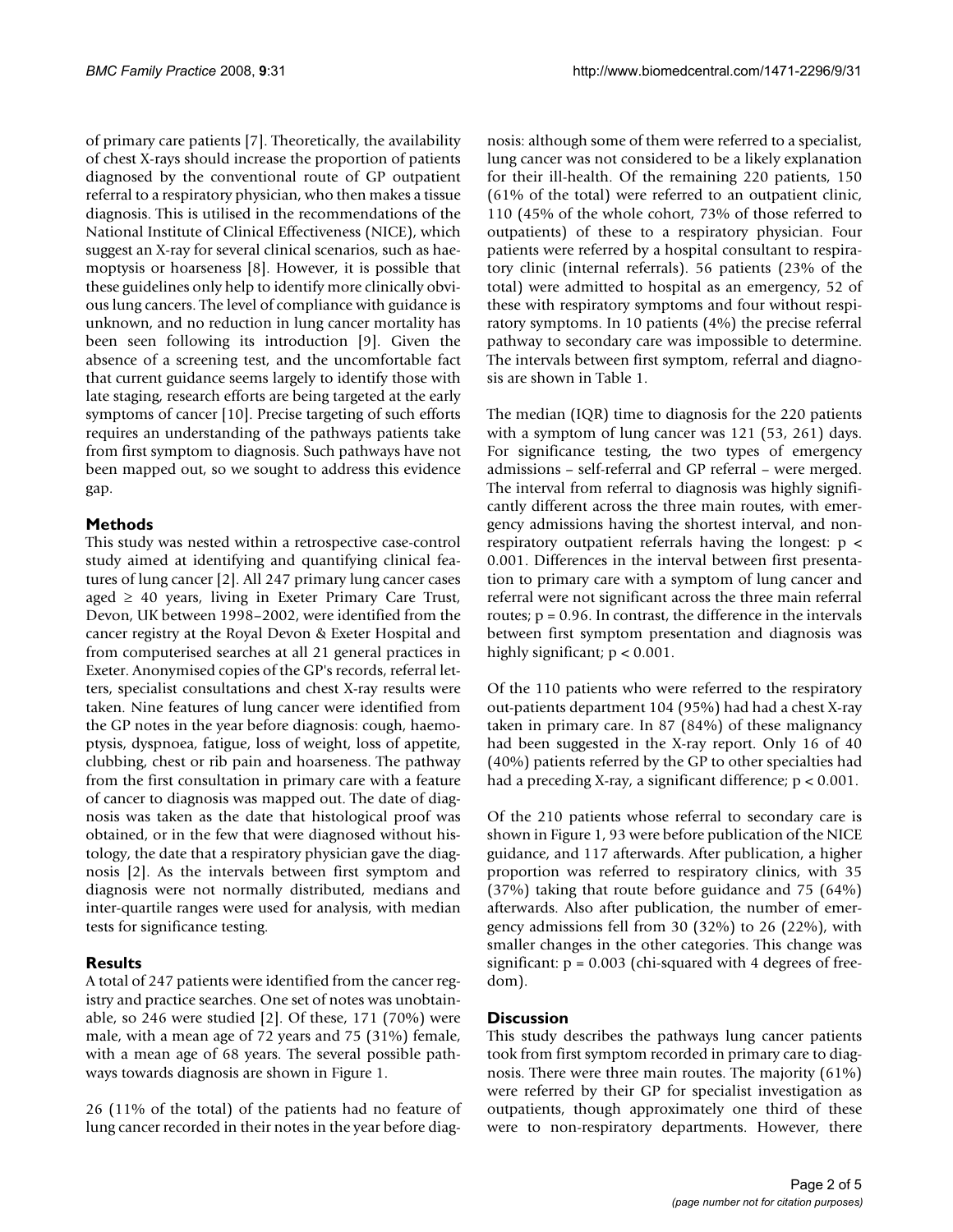

## Lung cancer pathways from 1st **Figure 1** consultation in primary care to diagnosis in secondary care



were improvements in the proportion referred to respiratory clinics in later years. Overall this means that only 45% of the cohort (110 of 246) took the standard pathway. Almost all of these had had a chest X-ray taken in primary care. The next commonest route was by emergency admission, accounting for nearly a quarter of the cohort.

The interval from the first recorded symptom and diagnosis was longest for misdirected referrals, and shortest for those admitted as an emergency. The difference in speed of diagnosis was in the interval after referral, not before referral. The final route was for those without a respiratory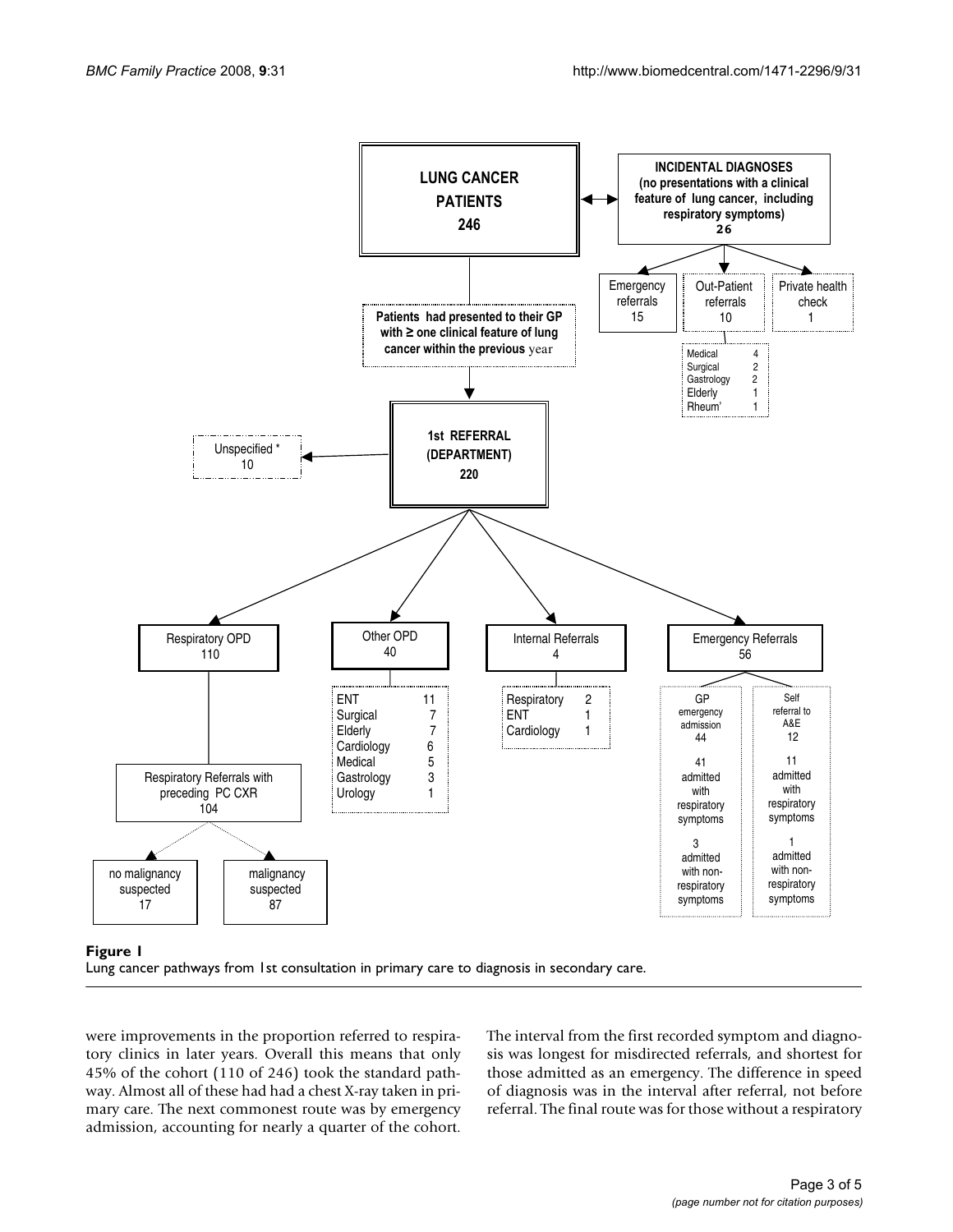| Department                     | Time in days between the two events (median, IQR)      |              |                                                                               |
|--------------------------------|--------------------------------------------------------|--------------|-------------------------------------------------------------------------------|
|                                | First symptom presented to primary care to<br>referral |              | Referral to diagnosis First symptom presented to primary care to<br>diagnosis |
| Outpatient referrals           |                                                        |              |                                                                               |
| Respiratory ( $n = 110$ )      | 51 (17, 165)                                           | 29(17, 61)   | 107(55, 216)                                                                  |
| Other ( $n = 40$ )             | 37 (13, 197)                                           | 66 (37, 110) | 149(73, 317)                                                                  |
| Emergency inpatient admissions |                                                        |              |                                                                               |
| Self-referred $(n = 11)$       | 186 (38, 321)                                          | 15(11, 37)   | 240 (48, 319)                                                                 |
| GP referred $(n = 45)$         | 47 (6, 233)                                            | 16(7, 59)    | 98 (45, 298)                                                                  |
| Together ( $n = 56$ )          | 52 (7, 243)                                            | 16(8, 40)    | 133 (45, 304)                                                                 |

**Table 1: Intervals between symptom presentation, referral and diagnosis for lung cancer patients.**

symptom, many of whom were also admitted as an emergency, but without predominant respiratory symptoms.

#### *Strengths and weaknesses*

This is a single cohort from one area, and may not be typical. It is relatively small, though it did identify all the cancers occurring over a five year period. It overlaps the introduction of the first referral guidance for suspected cancer sent to GPs in 2000, and does not take account of the minor changes when these were revised in 2005 [8]. We do not know if the higher proportion referred to a respiratory clinic was due to the NICE guidance. However, it seems unlikely, given the unchanged ease of access to primary care chest X-rays, and that respiratory departments had been offering urgent appointments for suspected lung cancer (largely based on abnormal chest X-rays) for many years before the referral guidance was issued. We did not have mortality data, so could not assess if there was any association between the routes of diagnosis and clinical outcomes. Furthermore, the data originate from the GP records, and any omissions in medical recording of symptom, investigations or referrals will have weakened this study.

#### *Comparison with previous literature*

No primary care study has identified what proportions of patients take the different routes to diagnosis. Much recent work has concentrated on outpatient referrals, and whether patients take the urgent or non-urgent route [9- 11]. In a large UK study of cancers in 1999 and 2000, Allgar reported that 80% of lung cancer patients had seen their GP before diagnosis, a lower percentage than reported here [11]. These were self-reports rather than our GP reports, perhaps explaining part of the differences. That study also reported that patients who had seen their GP before diagnosis experienced longer delays in diagnosis than those who had not: this was again not seen in the study reported here. A Swedish cohort of 364 patients collected in secondary care found 7% to be asymptomatic, though how these patients had their cancer actually identified was not described [12]. Only one patient in the study reported here was symptomless; this is not surprising as few screening chest X-rays are now performed. Abnormal X-rays are the main trigger for referral to a respiratory physician, both in this study and another comparing urgent with non-urgent referrals [13].

#### *Implications of the findings*

The main finding is that only a minority of patients take the standard route of GP referral to a respiratory physician. This is a smaller percentage of patients taking the standard route than for colorectal, breast or prostate cancers [14-16]. In part this reflects the group who were admitted as an emergency (though roughly the same proportion of patients with colorectal cancer are first diagnosed as part of an emergency admission) [17]. The other likely explanation is that lung cancer patients may be more systemically unwell, with respiratory symptoms either minor, or even absent. This may also explain those patients who were referred to other departments. These were also less likely to have been X-rayed. These patients all had a symptom associated with lung cancer, but other features may have predominated, making the GP omit an X-ray. Whatever the explanation, this finding is important, as most diagnostic initiatives have been concentrated upon the standard pathway.

Nearly a quarter of patients were admitted to hospital as emergencies. Emergency admissions have not previously been reported as a common route to diagnosis in lung cancer. Many of these admissions will have been for a respiratory infection, and the underlying cancer will only have become apparent because of delayed recovery, or an abnormality on the chest X-ray.

The third group was those without a respiratory symptom. It is arguable that this group of unexpected diagnoses is even smaller than reported, as many of these patients were ill enough to be admitted to hospital, even if lung cancer was not being considered. Every condition has atypical